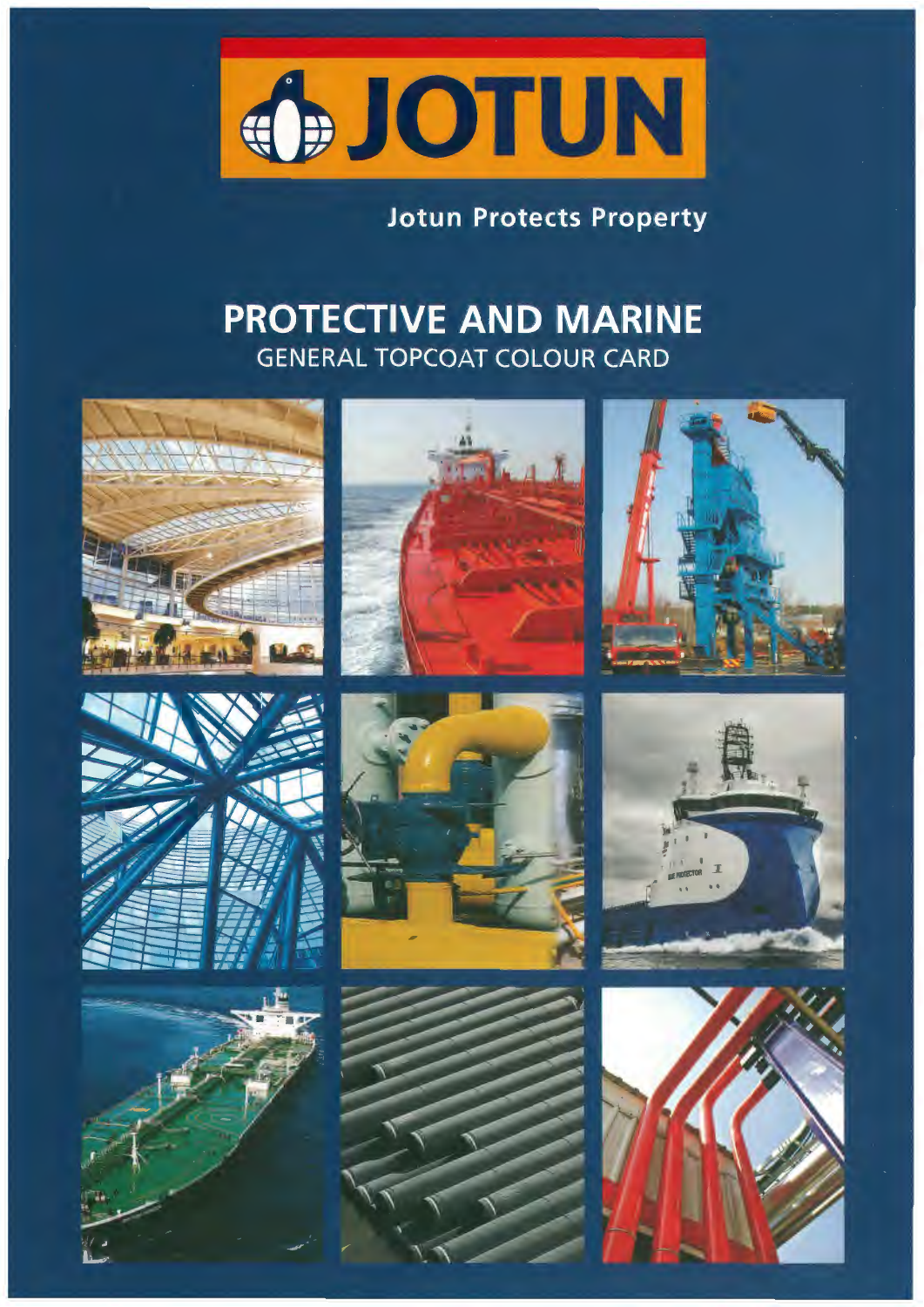

## TOP 100 COLOURS TO CHOOSE FROM A COLLECTION OF OVER 13,000!



ตัวอย่างเฉดสีเป็นการจำลองเฉดสีเห้ไกล้เคียงกับเฉดสีจริงเท่านั้น ความเงาของเฉดสีทั้งหมดที่ถูกแสดง อาจมีผลแต่งต่างจากเฉดสีจริงตามแต่ละผลิตภัณฑ์ที่เลือก ไข้งาน เนื่องจาทระบบการพิมพ์ควรทำการเทียบเฉดสีตัวอย่างกับสีจริงอีกครั้ง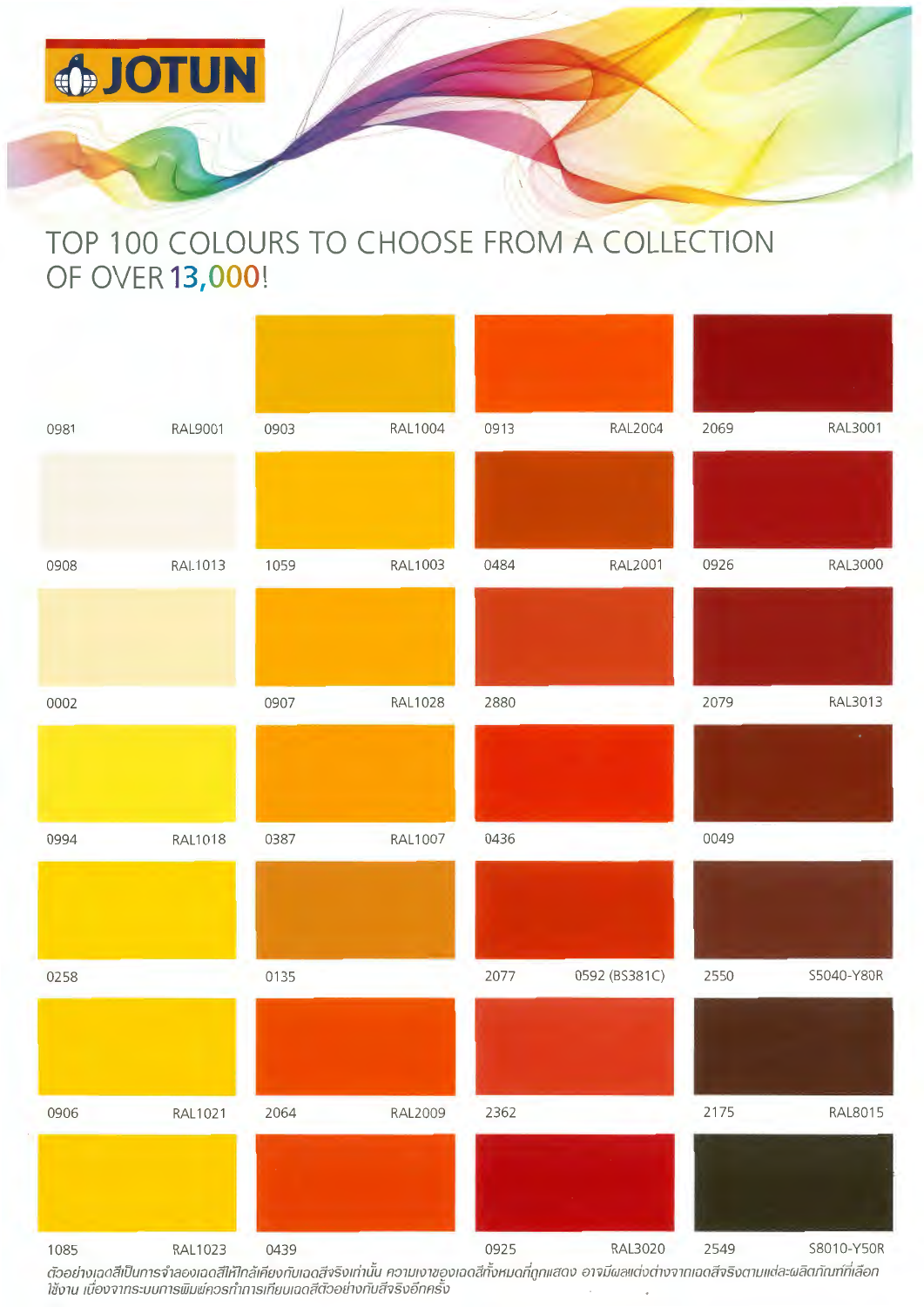| 0948 | <b>RAL5002</b> | 0129 |                 | 6020 |                 | 8042 | 5GY8.5/1 |
|------|----------------|------|-----------------|------|-----------------|------|----------|
|      |                |      |                 |      |                 |      |          |
| 4082 | 0108 (BS381C)  | 6366 | S1050-B30G      | 0956 | RAL6019         | 8043 |          |
| 4033 | RAL5013        | 0599 | 18E51 (BS5252F) | 0437 |                 | 0958 | RAL6021  |
| 4068 | <b>RAL5022</b> | 0315 | RAL5012         | 7423 | S3040-G30Y      | 0431 | RAL6011  |
|      |                |      |                 |      |                 |      |          |
| 4027 | RAL5011        | 0944 | <b>RAL5015</b>  | 0990 | RAL6018         | 0190 |          |
| 0138 |                | 0139 |                 | 7563 | RAL6037         | 0952 | RAL6001  |
| 4201 | S5040-R80B     | 4044 | <b>RAL5017</b>  | 0593 | 14E53 (BS5252F) | 0953 | RAL6002  |
|      |                |      |                 |      |                 |      |          |
| 4224 | S4550-R80B     | 0940 | RAL5019         | 7075 | RAL6032         | 0257 |          |
|      |                |      |                 |      |                 |      |          |
| 0947 | <b>RAL5005</b> | 0946 | RAL5021         | 7016 | RAL6029         | 0137 |          |

 $\hat{\boldsymbol{\theta}}$ 

 $\mathcal{L}_{\text{max}}$ 

 $\ddot{\phantom{0}}$ 

 $\bar{\mathcal{A}}$